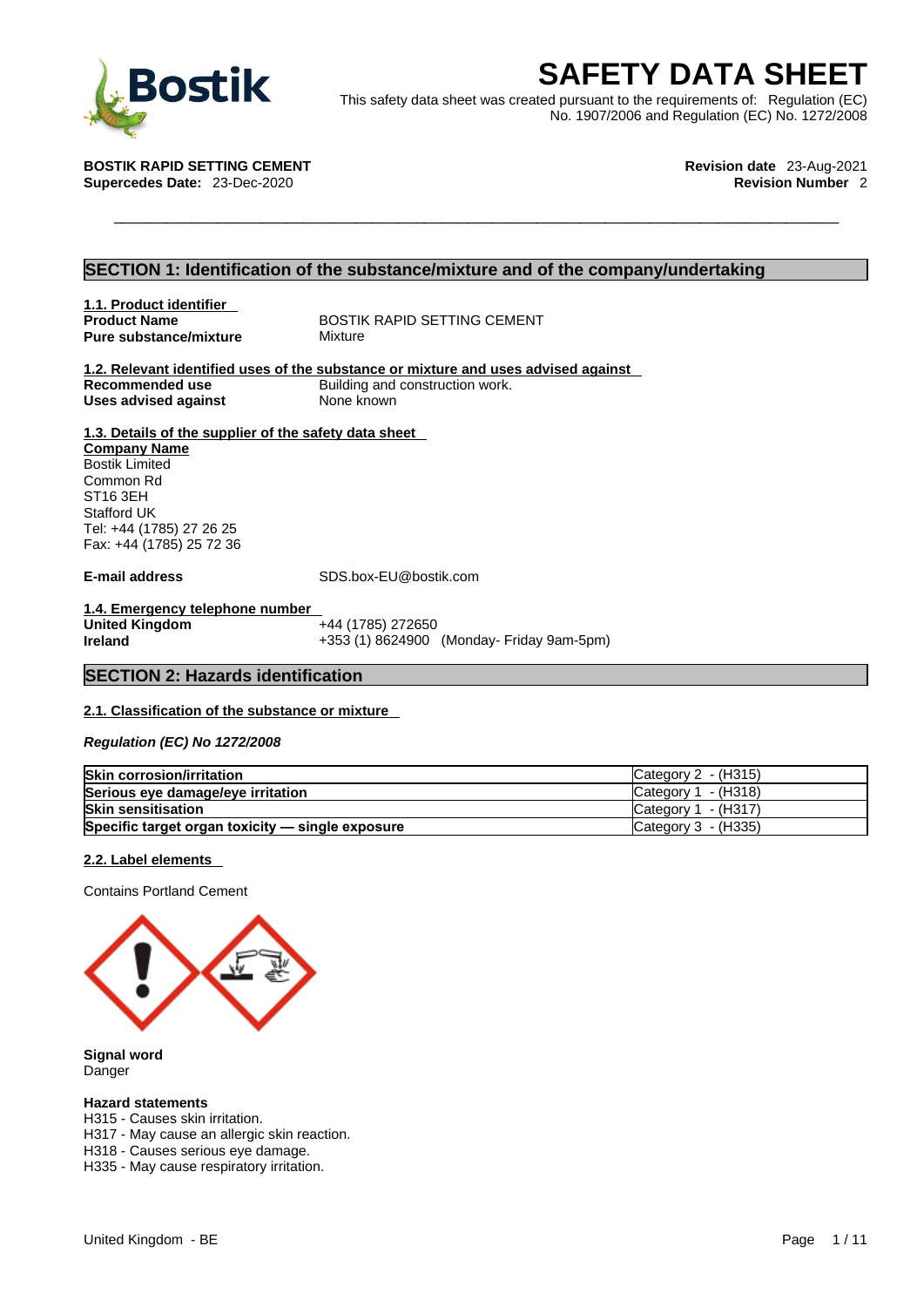### **Precautionary Statements - EU (§28, 1272/2008)**

P101 - If medical advice is needed, have product container or label at hand

P102 - Keep out of reach of children

P261 - Avoid breathing dust

P271 - Use only outdoors or in a well-ventilated area

P280 - Wear protective gloves and eye/face protection

P302 + P352 - IF ON SKIN: Wash with plenty of water and soap

P305 + P351 + P338 - IF IN EYES: Rinse cautiously with water for several minutes. Remove contact lenses, if present and easy to do. Continue rinsing

P310 - Immediately call a POISON CENTER or doctor

P333 + P313 - If skin irritation or rash occurs: Get medical advice/attention

P362 + P364 - Take off contaminated clothing and wash it before reuse

P405 - Store locked up

P501 - Dispose of contents/ container to an approved waste disposal plant

#### **Additional information**

Cement product for which the amount of chromium VI was decreased to  $< 0.0002$  % by a reduction agent (related to the total dry weight).

#### **2.3. Other hazards**

When cement reacts with water a strong alkaline solution is produced. Prolonged contact with wet cement or wet concrete may cause serious burns because they develop without pain being felt e.g. when kneeling in wet cement even when wearing trousers. Frequent inhalation of large quantities of cement dust over a long period of time increases the risk of developing lung disease. Product dust may be irritating to eyes, skin and respiratory system. Repeated exposure may cause skin dryness or cracking.

#### **PBT & vPvB**

This mixture contains no substance considered to be persistent, bioaccumulating or toxic (PBT). This mixture contains no substance considered to be very persistent nor very bioaccumulating (vPvB).

### **SECTION 3: Composition/information on ingredients**

#### **3.1 Substances**

Not applicable

### **3.2 Mixtures**

| <b>Chemical name</b>   | EC No.    | <b>CAS No.</b> | Weight-%   | <b>Classification</b><br>according to<br><b>Regulation (EC)</b><br>No. 1272/2008<br>[CLP]        | <b>Specific</b><br>concentration limit<br>(SCL) | <b>REACH</b><br>registration<br>number |
|------------------------|-----------|----------------|------------|--------------------------------------------------------------------------------------------------|-------------------------------------------------|----------------------------------------|
| <b>Portland Cement</b> | 266-043-4 | 65997-15-1     | $40 - 80$  | STOT SE 3<br>(H335)<br>Skin Irrit, 2<br>(H315)<br>Eye Dam. 1<br>(H318)<br>Skin Sens. 1<br>(H317) |                                                 | [5]                                    |
| Quartz                 | 238-878-4 | 14808-60-7     | $>25 - 40$ | $\wedge$                                                                                         |                                                 | [4]                                    |

NOTE [4] - This substance is exempted from registration according to the provisions of Article 2(7)(a) and Annex IV of REACH NOTE [5] - This substance is exempted from registration according to the provisions of Article 2(7)(a) and Annex V of REACH

#### **Full text of H- and EUH-phrases: see section 16**

Note:  $\wedge$  indicates not classified, however, the substance is listed in section 3 as it has an OEL

This product does not contain candidate substances of very high concern at a concentration >=0.1% (Regulation (EC) No. 1907/2006 (REACH), Article 59)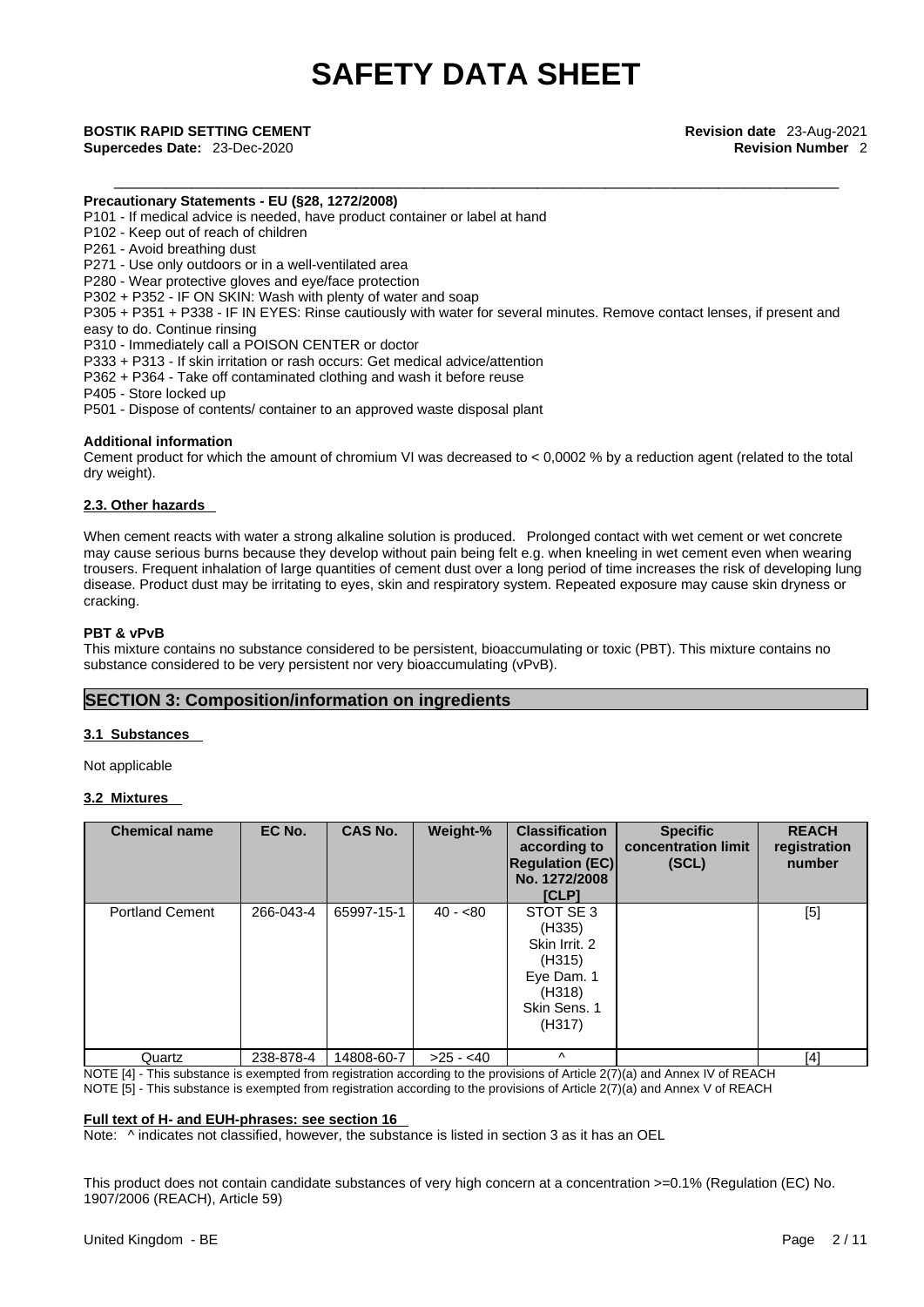**Supercedes Date: 23-Dec-2020** 

| <b>SECTION 4: First aid measures</b>                              |                                                                                                                                                                                                                                                                                                                                                                                                                                                      |
|-------------------------------------------------------------------|------------------------------------------------------------------------------------------------------------------------------------------------------------------------------------------------------------------------------------------------------------------------------------------------------------------------------------------------------------------------------------------------------------------------------------------------------|
| 4.1. Description of first aid measures                            |                                                                                                                                                                                                                                                                                                                                                                                                                                                      |
| <b>General advice</b>                                             | If medical advice is needed, have product container or label at hand.                                                                                                                                                                                                                                                                                                                                                                                |
| <b>Inhalation</b>                                                 | Remove to fresh air. Get medical attention immediately if symptoms occur. IF exposed<br>or concerned: Get medical advice/attention.                                                                                                                                                                                                                                                                                                                  |
| Eye contact                                                       | Do not rub affected area. Immediately flush with plenty of water. After initial flushing,<br>remove any contact lenses and continue flushing for at least 15 minutes. Consult an<br>ophthalmologist.                                                                                                                                                                                                                                                 |
| <b>Skin contact</b>                                               | Brush off loose particles from skin. Remove material from skin immediately. Take off<br>contaminated clothing and wash it before reuse.                                                                                                                                                                                                                                                                                                              |
| Ingestion                                                         | Rinse mouth. Never give anything by mouth to an unconscious person. Do NOT induce<br>vomiting. Call a doctor.                                                                                                                                                                                                                                                                                                                                        |
| Self-protection of the first aider                                | Avoid contact with skin, eyes or clothing. Wear personal protective clothing (see section<br>8).                                                                                                                                                                                                                                                                                                                                                     |
| 4.2. Most important symptoms and effects, both acute and delayed  |                                                                                                                                                                                                                                                                                                                                                                                                                                                      |
| <b>Symptoms</b>                                                   | Burning sensation. Itching. Rashes. Hives. Causes serious eye damage. Irritating to<br>skin. Inhalation of dust in high concentration may cause irritation of respiratory system.<br>When cement reacts with water a strong alkaline solution is produced. Prolonged<br>contact with wet cement or wet concrete may cause serious burns because they develop<br>without pain being felt e.g. when kneeling in wet cement even when wearing trousers. |
|                                                                   | 4.3. Indication of any immediate medical attention and special treatment needed                                                                                                                                                                                                                                                                                                                                                                      |
| Note to doctors                                                   | May cause sensitisation in susceptible persons. Treat symptomatically.                                                                                                                                                                                                                                                                                                                                                                               |
| <b>SECTION 5: Firefighting measures</b>                           |                                                                                                                                                                                                                                                                                                                                                                                                                                                      |
| 5.1. Extinguishing media                                          |                                                                                                                                                                                                                                                                                                                                                                                                                                                      |
| <b>Suitable Extinguishing Media</b>                               | Use extinguishing measures that are appropriate to local circumstances and the<br>surrounding environment.                                                                                                                                                                                                                                                                                                                                           |
| Unsuitable extinguishing media                                    | Full water jet. Do not scatter spilled material with high pressure water streams.                                                                                                                                                                                                                                                                                                                                                                    |
| 5.2. Special hazards arising from the substance or mixture        |                                                                                                                                                                                                                                                                                                                                                                                                                                                      |
| chemical                                                          | Specific hazards arising from the Product is or contains a sensitiser. May cause sensitisation by skin contact.                                                                                                                                                                                                                                                                                                                                      |
| <b>Hazardous combustion products</b>                              | Silicon dioxide.                                                                                                                                                                                                                                                                                                                                                                                                                                     |
| 5.3. Advice for firefighters                                      |                                                                                                                                                                                                                                                                                                                                                                                                                                                      |
| Special protective equipment and<br>precautions for fire-fighters | Firefighters should wear self-contained breathing apparatus and full firefighting turnout<br>gear. Use personal protection equipment.                                                                                                                                                                                                                                                                                                                |

# **SECTION 6: Accidental release measures**

**6.1. Personal precautions, protective equipment and emergency procedures**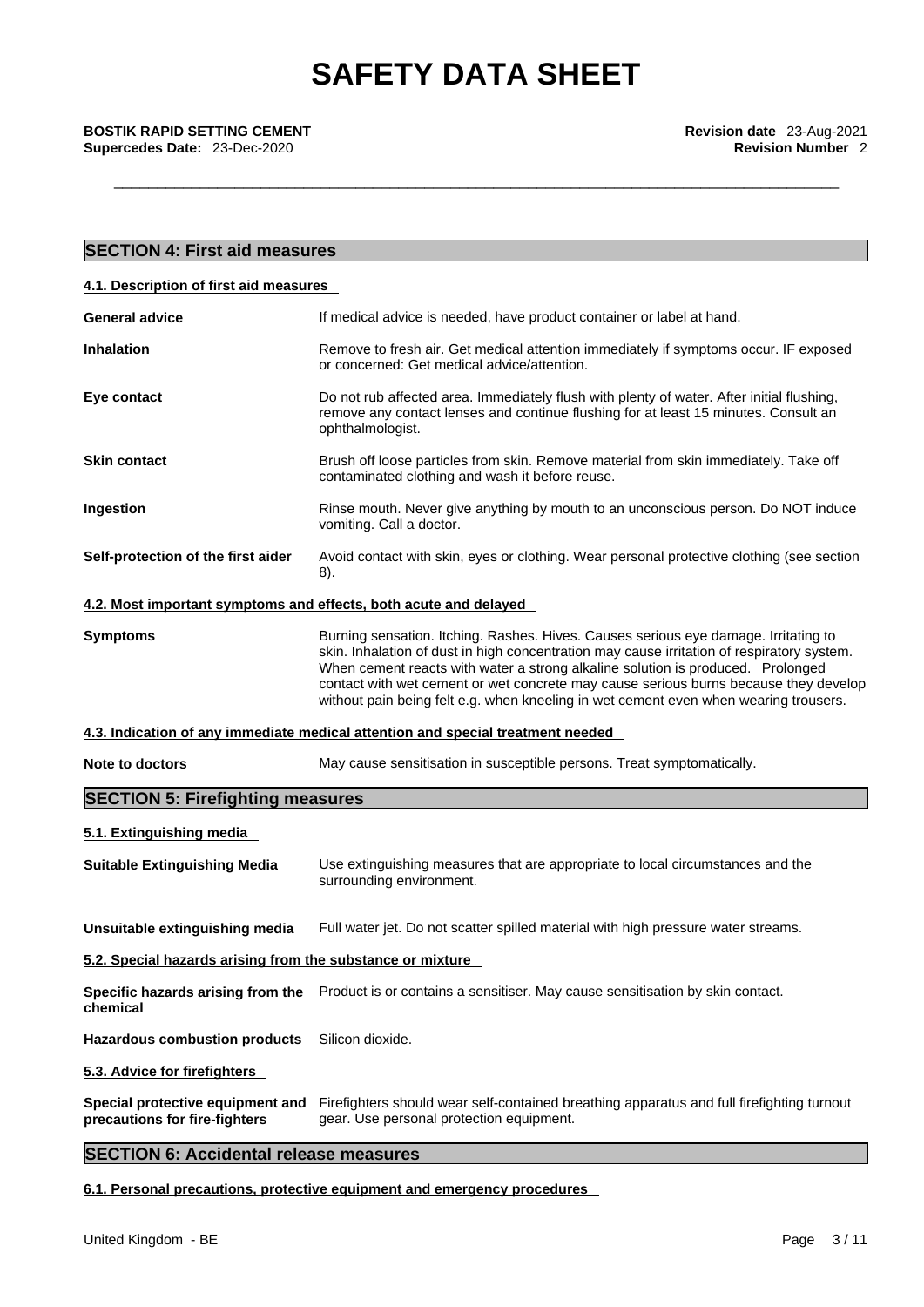**Supercedes Date: 23-Dec-2020** 

| <b>Personal precautions</b>                               | Avoid generation of dust. Do not get in eyes, on skin, or on clothing. Use personal<br>protective equipment as required.                                                                                                                                     |
|-----------------------------------------------------------|--------------------------------------------------------------------------------------------------------------------------------------------------------------------------------------------------------------------------------------------------------------|
| <b>Other information</b>                                  | Refer to protective measures listed in Sections 7 and 8.                                                                                                                                                                                                     |
| For emergency responders                                  | Use personal protection recommended in Section 8.                                                                                                                                                                                                            |
| 6.2. Environmental precautions                            |                                                                                                                                                                                                                                                              |
| <b>Environmental precautions</b>                          | Prevent product from entering drains. Do not allow to enter into soil/subsoil.                                                                                                                                                                               |
| 6.3. Methods and material for containment and cleaning up |                                                                                                                                                                                                                                                              |
| <b>Methods for containment</b>                            | Cover powder spill with plastic sheet or tarp to minimise spreading and keep powder dry.<br>Prevent dust cloud.                                                                                                                                              |
| Methods for cleaning up                                   | Do not dry sweep dust. Wet dust with water before sweeping or use a vacuum to collect<br>dust. Use appropriate personal protective equipment (PPE). Carefully shovel or sweep<br>up spilled material and place in suitable container. Avoid generating dust. |
| Prevention of secondary hazards                           | Clean contaminated objects and areas thoroughly observing environmental regulations.                                                                                                                                                                         |
| 6.4. Reference to other sections                          |                                                                                                                                                                                                                                                              |
| Reference to other sections                               | See section 8 for more information. See section 13 for more information.                                                                                                                                                                                     |
|                                                           |                                                                                                                                                                                                                                                              |

# **SECTION 7: Handling and storage**

## **7.1. Precautions for safe handling**

| Advice on safe handling                                           | Ensure adequate ventilation. Avoid generation of dust. Avoid contact with skin, eyes or<br>clothing. Use personal protection equipment. Take off contaminated clothing and wash it<br>before reuse.                          |  |  |
|-------------------------------------------------------------------|------------------------------------------------------------------------------------------------------------------------------------------------------------------------------------------------------------------------------|--|--|
| General hygiene considerations                                    | Avoid contact with skin, eyes or clothing. Wear suitable gloves and eye/face protection.<br>Do not eat, drink or smoke when using this product.                                                                              |  |  |
| 7.2. Conditions for safe storage, including any incompatibilities |                                                                                                                                                                                                                              |  |  |
| <b>Storage Conditions</b>                                         | Keep containers tightly closed in a dry, cool and well-ventilated place. Store locked up.<br>Keep out of the reach of children. Keep the packing dry and well sealed to prevent<br>contamination and absorption of humidity. |  |  |
| 7.3. Specific end use(s)                                          |                                                                                                                                                                                                                              |  |  |
| Specific use(s)<br>Building and construction work.                |                                                                                                                                                                                                                              |  |  |
|                                                                   | Risk Management Methods (RMM) The information required is contained in this Safety Data Sheet.                                                                                                                               |  |  |
| <b>Other information</b>                                          | Observe technical data sheet.                                                                                                                                                                                                |  |  |
| <b>SECTION 8: Exposure controls/personal protection</b>           |                                                                                                                                                                                                                              |  |  |

## **8.1. Control parameters**

## **Exposure Limits**

| <b>Chemical name</b>   | <b>European Union</b> | <b>United Kingdom</b>     |
|------------------------|-----------------------|---------------------------|
| <b>Portland Cement</b> |                       | TWA: $10 \text{ mg/m}^3$  |
| 65997-15-1             |                       | TWA: $4 \text{ mg/m}^3$   |
|                        |                       | STEL: $30 \text{ mg/m}^3$ |
|                        |                       | STEL: $12 \text{ mg/m}^3$ |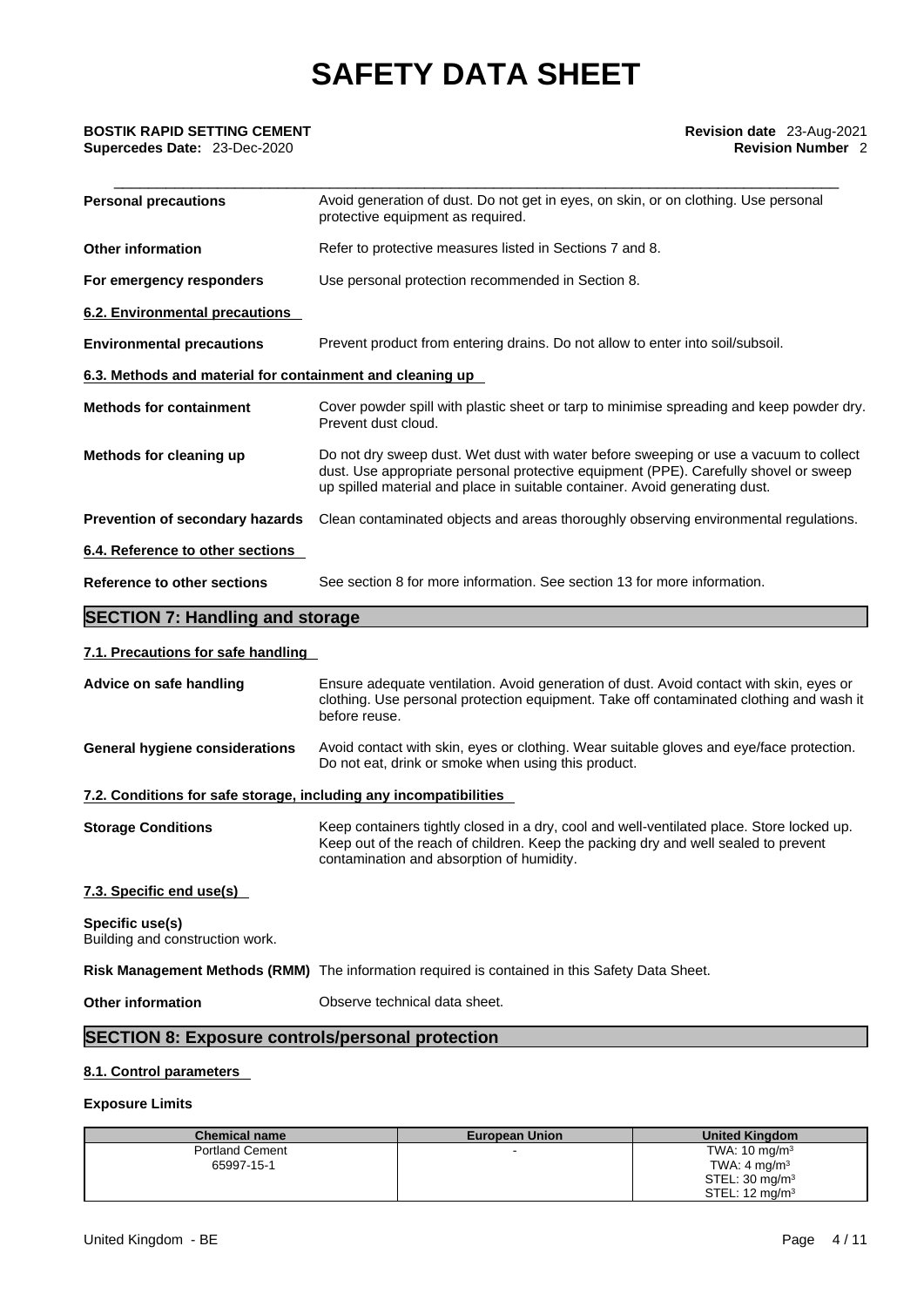**Supercedes Date:** 23-Dec-2020 **Revision Number** 2

| <b>BOSTIK RAPID SETTING CEMENT</b><br>Supercedes Date: 23-Dec-2020 |                      |                           | Revision date 23-Aug-2021<br><b>Revision Number 2</b>                                                          |  |  |
|--------------------------------------------------------------------|----------------------|---------------------------|----------------------------------------------------------------------------------------------------------------|--|--|
|                                                                    | Quartz<br>14808-60-7 | TWA: $0.1 \text{ mg/m}^3$ | TWA: $0.1 \text{ mg/m}^3$                                                                                      |  |  |
|                                                                    | Dust<br>RR-12364-8   |                           | TWA: $10 \text{ mg/m}^3$<br>TWA: 4 mg/m <sup>3</sup><br>STEL: $30 \text{ mg/m}^3$<br>STEL: $12 \text{ mg/m}^3$ |  |  |

**Derived No Effect Level (DNEL)** No information available

| <b>Predicted No Effect Concentration</b> No information available. |  |
|--------------------------------------------------------------------|--|
| (PNEC)                                                             |  |

**8.2. Exposure controls** 

| <b>Engineering controls</b>     | Ensure adequate ventilation, especially in confined areas. Vapours/aerosols must be<br>exhausted directly at the point of origin.                                                                                                                                                                                                                                                                                                                                                                                                                                                           |
|---------------------------------|---------------------------------------------------------------------------------------------------------------------------------------------------------------------------------------------------------------------------------------------------------------------------------------------------------------------------------------------------------------------------------------------------------------------------------------------------------------------------------------------------------------------------------------------------------------------------------------------|
| Personal protective equipment   |                                                                                                                                                                                                                                                                                                                                                                                                                                                                                                                                                                                             |
| <b>Eye/face protection</b>      | Wear safety glasses with side shields (or goggles).                                                                                                                                                                                                                                                                                                                                                                                                                                                                                                                                         |
| <b>Hand protection</b>          | Wear protective gloves. Gloves must conform to standard EN 374. Ensure that the<br>breakthrough time of the glove material is not exceeded. Refer to glove supplier for<br>information on breakthrough time for specific gloves. For operations where prolonged or<br>repeated skin contact may occur, impervious gloves should be worn. Gloves made of<br>plastic or rubber. Gloves should be replaced regularly and if there is any sign of damage<br>to the glove material. The breakthrough time of the gloves depends on the material and<br>the thickness as well as the temperature. |
| Skin and body protection        | Avoid contact with skin, eyes or clothing. Wear appropriate personal protective clothing<br>to prevent skin contact.                                                                                                                                                                                                                                                                                                                                                                                                                                                                        |
| <b>Respiratory protection</b>   | No protective equipment is needed under normal use conditions. If exposure limits are<br>exceeded or irritation is experienced, ventilation and evacuation may be required. Avoid<br>generation of dust. Possible nuisance dust.                                                                                                                                                                                                                                                                                                                                                            |
| <b>Recommended filter type:</b> | black. Wear a respirator conforming to EN 140 with Type P2/P3 filter or better.                                                                                                                                                                                                                                                                                                                                                                                                                                                                                                             |
|                                 |                                                                                                                                                                                                                                                                                                                                                                                                                                                                                                                                                                                             |

**Environmental exposure controls** No information available.

# **SECTION 9: Physical and chemical properties**

## **9.1. Information on basic physical and chemical properties**

| <b>Physical state</b>                                       | Solid                    |             |
|-------------------------------------------------------------|--------------------------|-------------|
| Appearance                                                  | Powder                   |             |
| <b>Colour</b>                                               | Grey                     |             |
| <b>Odour</b>                                                | No information available |             |
| <b>Odour threshold</b>                                      | No information available |             |
| <b>Property</b>                                             | <b>Values</b>            | Remarks • N |
| рH                                                          | - 13                     |             |
| pH (as aqueous solution)                                    | No data available        |             |
| Melting point / freezing point                              | Not applicable . °C      |             |
| Initial boiling point and boiling                           | Not applicable . °C      |             |
| range                                                       |                          |             |
| <b>Flash point</b>                                          | Not applicable . °C      |             |
| <b>Evaporation rate</b>                                     | Not applicable.          |             |
| <b>Flammability</b>                                         | No data available        |             |
| <b>Flammability Limit in Air</b>                            |                          |             |
| Upper flammability or explosive No data available<br>limits |                          |             |
| Lower flammability or explosive No data available<br>limits |                          |             |
| Vapour pressure                                             | No data available        |             |

**Property Values Remarks • Method**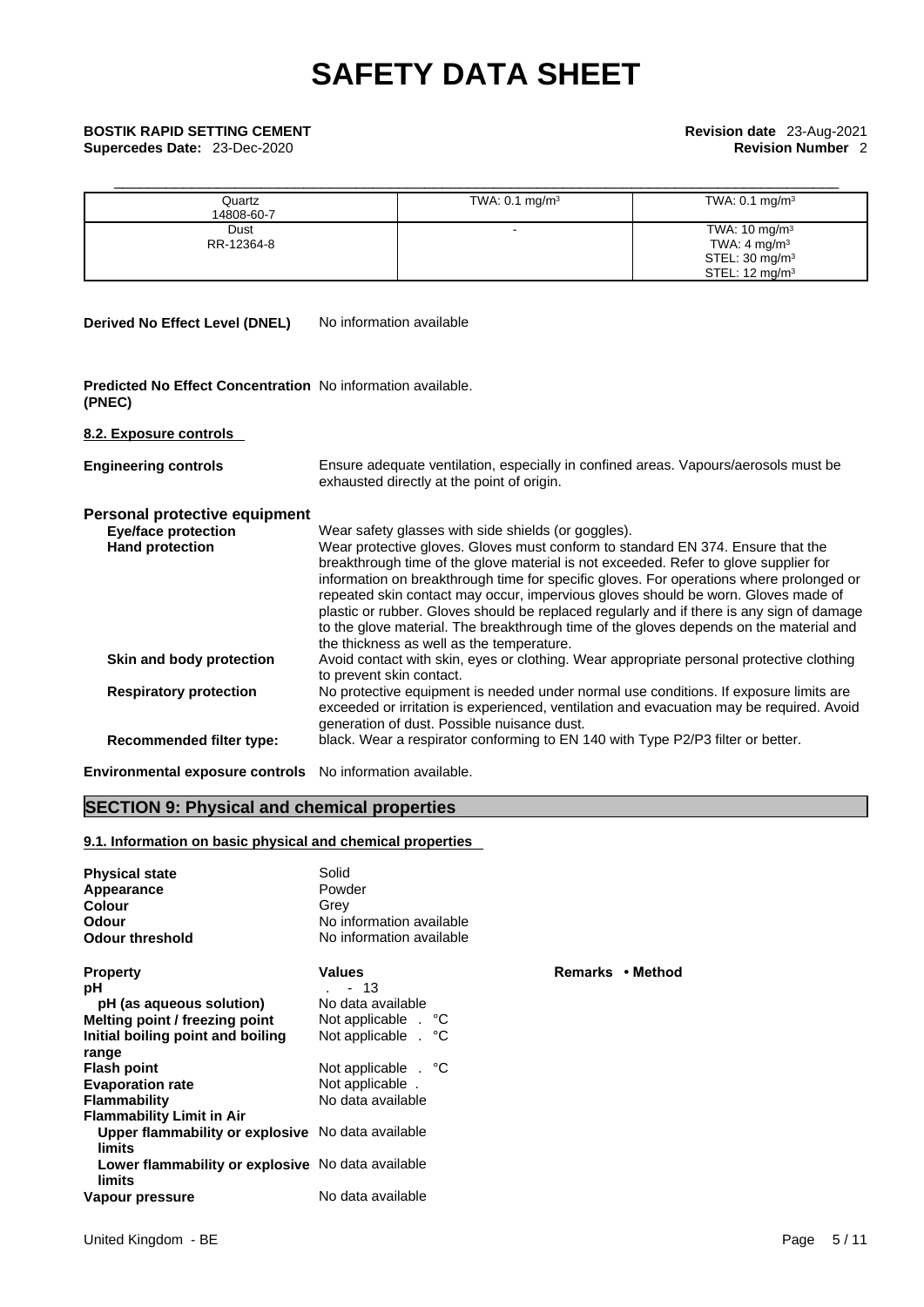\_\_\_\_\_\_\_\_\_\_\_\_\_\_\_\_\_\_\_\_\_\_\_\_\_\_\_\_\_\_\_\_\_\_\_\_\_\_\_\_\_\_\_\_\_\_\_\_\_\_\_\_\_\_\_\_\_\_\_\_\_\_\_\_\_\_\_\_\_\_\_\_\_\_\_\_\_\_\_\_\_\_\_\_ **BOSTIK RAPID SETTING CEMENT Revision date** 23-Aug-2021

**Supercedes Date:** 23-Dec-2020 **Revision Number** 2

| <b>Relative vapour density</b><br><b>Relative density</b><br><b>Water solubility</b>                                                                                                                                                           | No data available<br>1.5<br>Cement based products react and<br>solidify in contact with water                                                                                        |
|------------------------------------------------------------------------------------------------------------------------------------------------------------------------------------------------------------------------------------------------|--------------------------------------------------------------------------------------------------------------------------------------------------------------------------------------|
| Solubility(ies)<br><b>Partition coefficient</b><br><b>Autoignition temperature</b><br><b>Decomposition temperature</b><br><b>Kinematic viscosity</b><br><b>Dynamic viscosity</b><br><b>Explosive properties</b><br><b>Oxidising properties</b> | No data available<br>No data available<br>No data available<br>No data available<br>Not applicable . mm <sup>2</sup> /s<br>Not applicable.<br>No data available<br>No data available |
| 9.2. Other information<br>Solid content (%)<br><b>Softening Point</b><br>VOC Content (%)<br><b>Density</b>                                                                                                                                     | 100<br>Not relevant<br>No data available                                                                                                                                             |
| <b>SECTION 10: Stability and reactivity</b>                                                                                                                                                                                                    |                                                                                                                                                                                      |
| 10.1. Reactivity                                                                                                                                                                                                                               |                                                                                                                                                                                      |
| <b>Reactivity</b>                                                                                                                                                                                                                              | Product cures with moisture.                                                                                                                                                         |
| 10.2. Chemical stability                                                                                                                                                                                                                       |                                                                                                                                                                                      |
| <b>Stability</b>                                                                                                                                                                                                                               | Keep away from Incompatible materials. Stable under recommended storage conditions.                                                                                                  |
| <b>Explosion data</b>                                                                                                                                                                                                                          |                                                                                                                                                                                      |
| Sensitivity to mechanical                                                                                                                                                                                                                      | None.                                                                                                                                                                                |
| impact<br>Sensitivity to static discharge                                                                                                                                                                                                      | None.                                                                                                                                                                                |
| 10.3. Possibility of hazardous reactions                                                                                                                                                                                                       |                                                                                                                                                                                      |
| Possibility of hazardous reactions None under normal processing.                                                                                                                                                                               |                                                                                                                                                                                      |
| 10.4. Conditions to avoid                                                                                                                                                                                                                      |                                                                                                                                                                                      |
| <b>Conditions to avoid</b>                                                                                                                                                                                                                     | Product cures with moisture.                                                                                                                                                         |
| 10.5. Incompatible materials                                                                                                                                                                                                                   |                                                                                                                                                                                      |
| Incompatible materials                                                                                                                                                                                                                         | Strong acids. Strong bases. Strong oxidising agents. Acids. Aluminium.                                                                                                               |
| 10.6. Hazardous decomposition products                                                                                                                                                                                                         |                                                                                                                                                                                      |
| <b>Hazardous decomposition</b><br>products                                                                                                                                                                                                     | None under normal use conditions. Stable under recommended storage conditions.                                                                                                       |
| <b>SECTION 11: Toxicological information</b>                                                                                                                                                                                                   |                                                                                                                                                                                      |

**11.1. Information on toxicological effects**

**Information on likely routes of exposure**

**Product Information**

**Inhalation** Specific test data for the substance or mixture is not available. May cause irritation of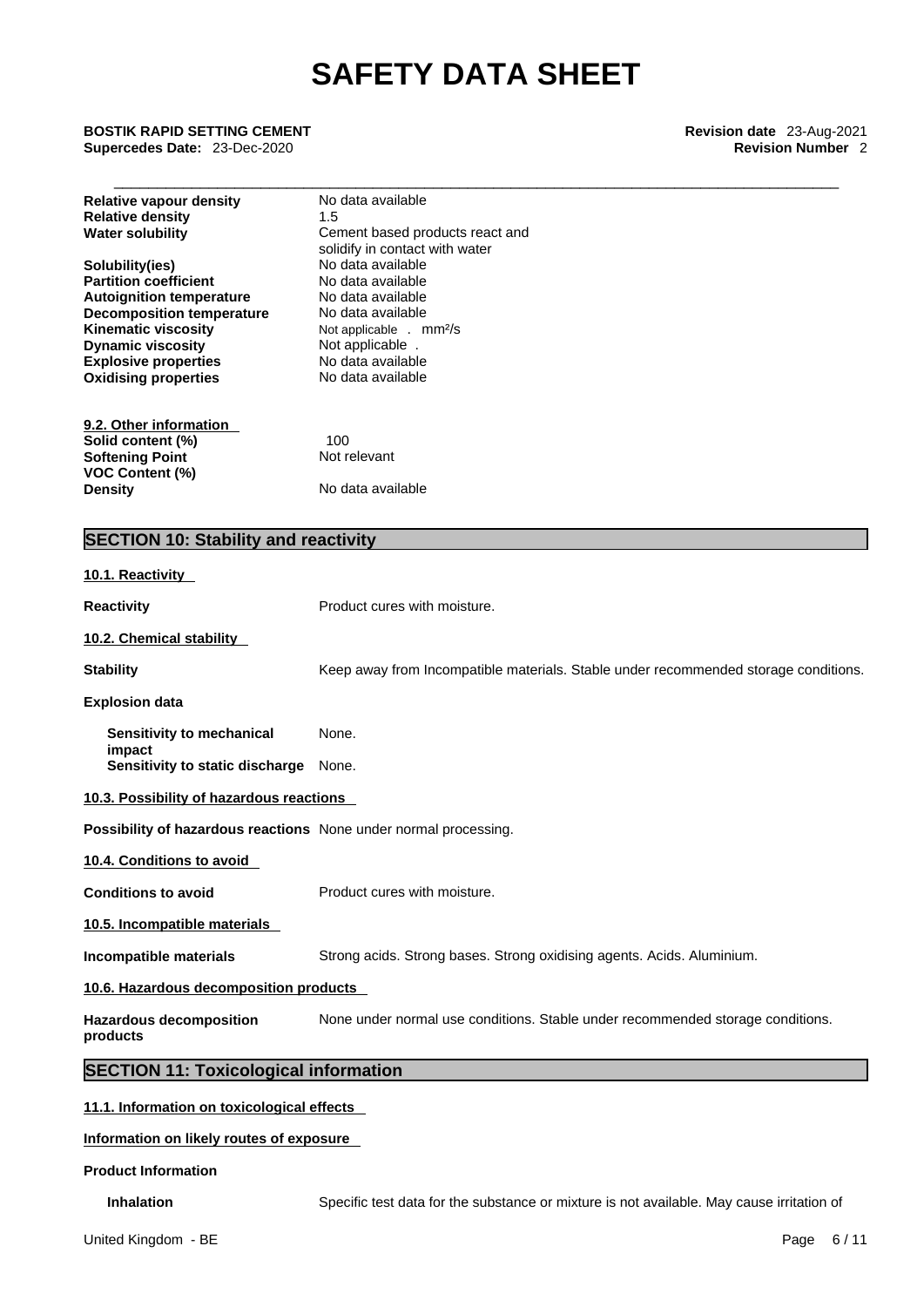**Supercedes Date: 23-Dec-2020** 

|                     | respiratory tract.                                                                                                                                                                                                                                        |
|---------------------|-----------------------------------------------------------------------------------------------------------------------------------------------------------------------------------------------------------------------------------------------------------|
| Eye contact         | Specific test data for the substance or mixture is not available. Causes serious eye<br>damage. May cause irreversible damage to eyes.                                                                                                                    |
| <b>Skin contact</b> | Specific test data for the substance or mixture is not available. May cause sensitisation<br>by skin contact. Repeated or prolonged skin contact may cause allergic reactions with<br>susceptible persons. (based on components). Causes skin irritation. |
| Ingestion           | Specific test data for the substance or mixture is not available. Ingestion may cause<br>gastrointestinal irritation, nausea, vomiting and diarrhoea.                                                                                                     |
|                     | Symptoms related to the physical, chemical and toxicological characteristics                                                                                                                                                                              |
| Symptoms            | Redness. Burning. May cause blindness. Itching. Rashes. Hives. May cause redness<br>and tearing of the eyes.                                                                                                                                              |

## **Numerical measures of toxicity**

### **Acute toxicity**

### **Component Information**

| Chemical name                        | Oral LD50                    | Dermal LD50      | Inhalation LC50 |
|--------------------------------------|------------------------------|------------------|-----------------|
| <b>Portland Cement</b><br>65997-15-1 | LD50 $>$ 2000 mg/Kg (Rattus) | LD50 >2000 mg/Kg |                 |
| Quartz<br>14808-60-7                 | >2000 mg/kg (Rattus)         |                  |                 |

### **Delayed and immediate effects as well as chronic effects from short and long-term exposure**

| <b>Skin corrosion/irritation</b>  | Classification based on data available for ingredients. Irritating to skin.                              |
|-----------------------------------|----------------------------------------------------------------------------------------------------------|
| Serious eye damage/eye irritation | Classification based on data available for ingredients. Causes burns. Risk of serious<br>damage to eyes. |
| Respiratory or skin sensitisation | May cause sensitisation by skin contact.                                                                 |
| <b>Germ cell mutagenicity</b>     | Based on available data, the classification criteria are not met.                                        |
| Carcinogenicity                   | Based on available data, the classification criteria are not met.                                        |
| <b>Reproductive toxicity</b>      | Based on available data, the classification criteria are not met.                                        |
| <b>STOT - single exposure</b>     | May cause respiratory irritation.                                                                        |
| <b>STOT - repeated exposure</b>   | Based on available data, the classification criteria are not met.                                        |
| <b>Aspiration hazard</b>          | Based on available data, the classification criteria are not met.                                        |
|                                   |                                                                                                          |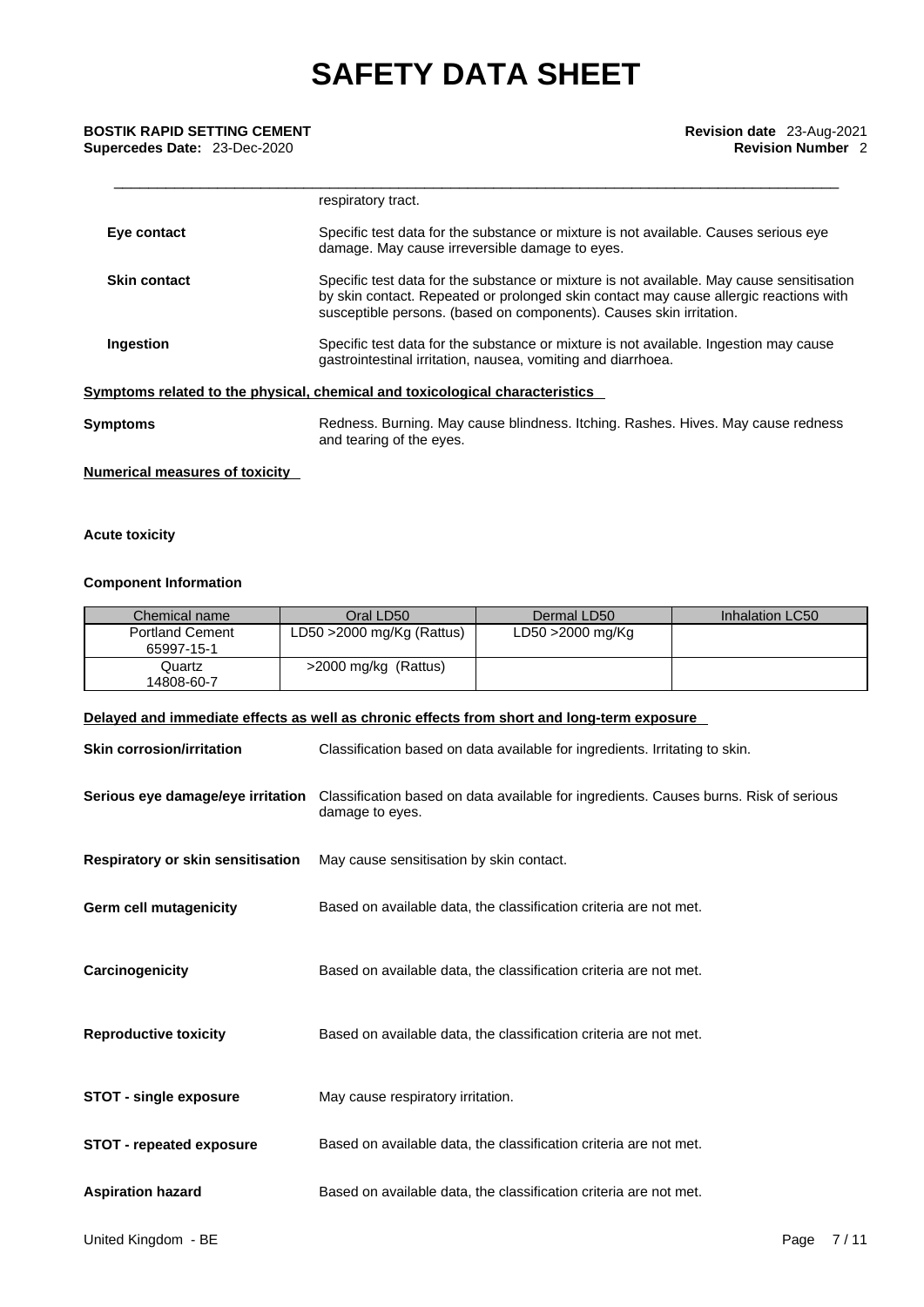| 11.2. Information on other hazards        |                           |  |
|-------------------------------------------|---------------------------|--|
| 11.2.1. Endocrine disrupting properties   |                           |  |
| <b>Endocrine disrupting properties</b>    | No information available. |  |
| 11.2.2. Other information                 |                           |  |
| Other adverse effects                     | No information available. |  |
| <b>SECTION 12: Ecological information</b> |                           |  |
|                                           |                           |  |

**12.1. Toxicity** 

**Ecotoxicity** 

### **12.2. Persistence and degradability**

**Persistence and degradability** No information available.

**12.3. Bioaccumulative potential** 

**Bioaccumulation** No information available.

| Chemical name | Partition coefficient | Bioconcentration factor (BCF) |
|---------------|-----------------------|-------------------------------|
| Quartz        |                       |                               |
| 4808-60-7     |                       |                               |

#### **12.4. Mobility in soil**

**Mobility in soil** No information available.

# **12.5. Results of PBT and vPvB assessment**

**PBT and vPvB assessment** The product does not contain any substance(s) classified as PBT or vPvB.

**12.6. Other adverse effects**

**Other adverse effects** No information available.

## **SECTION 13: Disposal considerations**

## **13.1. Waste treatment methods**

| Waste from residues/unused<br>products | Dispose of contents/container in accordance with local, regional, national, and<br>international regulations as applicable. Dispose of waste in accordance with<br>environmental legislation.                                                                          |
|----------------------------------------|------------------------------------------------------------------------------------------------------------------------------------------------------------------------------------------------------------------------------------------------------------------------|
| Contaminated packaging                 | Do not reuse empty containers. Handle contaminated packages in the same way as the<br>product itself.                                                                                                                                                                  |
| <b>European Waste Catalogue</b>        | 17 09 04 mixed construction and demolition wastes other than those mentioned in 17 09<br>01, 17 09 02 and 17 09 03<br>10 13 06 particulates and dust (except 10 13 12 and 10 13 13)<br>Cured product can be treated as construction waste. In the management of larger |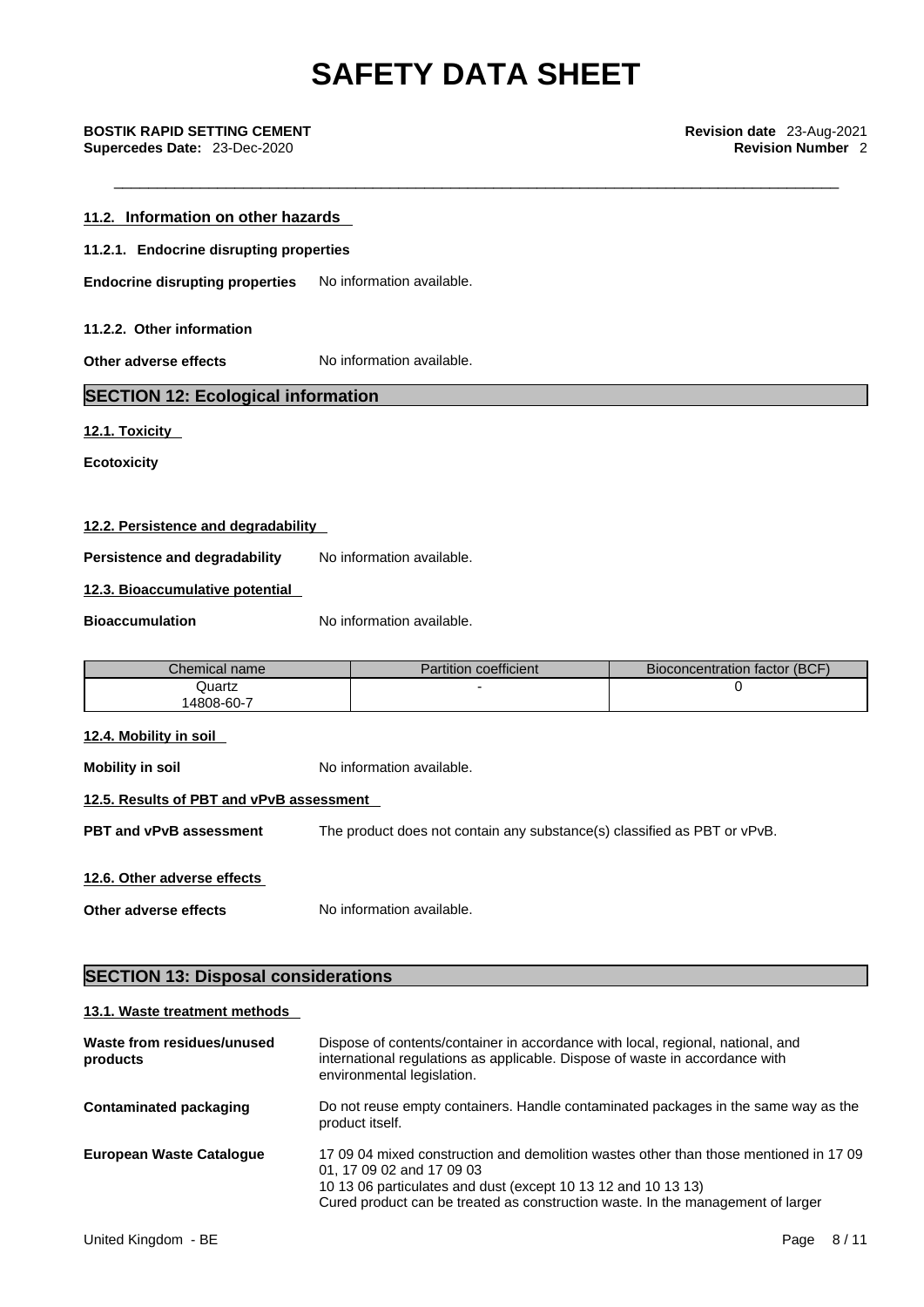# \_\_\_\_\_\_\_\_\_\_\_\_\_\_\_\_\_\_\_\_\_\_\_\_\_\_\_\_\_\_\_\_\_\_\_\_\_\_\_\_\_\_\_\_\_\_\_\_\_\_\_\_\_\_\_\_\_\_\_\_\_\_\_\_\_\_\_\_\_\_\_\_\_\_\_\_\_\_\_\_\_\_\_\_ **BOSTIK RAPID SETTING CEMENT Revision date** 23-Aug-2021 **Supercedes Date:** 23-Dec-2020 **Revision Number** 2

|                   | quantities consult with local authorities and local waste disposal company<br>10 13 14 waste concrete and concrete sludge |
|-------------------|---------------------------------------------------------------------------------------------------------------------------|
| Other information | Waste codes should be assigned by the user based on the application for which the<br>product was used.                    |

## **SECTION 14: Transport information**

| Land transport (ADR/RID)                                                |                |                |
|-------------------------------------------------------------------------|----------------|----------------|
| 14.1 UN number or ID number                                             | Not regulated  |                |
| 14.2 Proper Shipping Name                                               | Not regulated  |                |
| 14.3 Transport hazard class(es)                                         | Not regulated  |                |
| 14.4 Packing group                                                      | Not regulated  |                |
| 14.5 Environmental hazards                                              | Not applicable |                |
| <b>14.6 Special Provisions</b>                                          | None           |                |
|                                                                         |                |                |
| <b>IMDG</b>                                                             |                |                |
| 14.1 UN number or ID number                                             | Not regulated  |                |
| 14.2 Proper Shipping Name                                               | Not regulated  |                |
| 14.3 Transport hazard class(es)                                         | Not regulated  |                |
| 14.4 Packing group                                                      | Not regulated  |                |
| 14.5 Marine pollutant                                                   | NP.            |                |
| <b>14.6 Special Provisions</b>                                          | None           |                |
| 14.7 Transport in bulk according to Annex II of MARPOL and the IBC Code |                | Not applicable |
|                                                                         |                |                |
|                                                                         |                |                |
| Air transport (ICAO-TI / IATA-DGR)                                      |                |                |

| 14.1 UN number or ID number       | Not regulated  |
|-----------------------------------|----------------|
| 14.2 Proper Shipping Name         | Not regulated  |
| 14.3 Transport hazard class(es)   | Not regulated  |
| 14.4 Packing group                | Not regulated  |
| <b>14.5 Environmental hazards</b> | Not applicable |
| <b>14.6 Special Provisions</b>    | None           |
|                                   |                |

# **Section 15: REGULATORY INFORMATION**

### **15.1. Safety, health and environmental regulations/legislation specific for the substance or mixture**

#### **European Union**

Take note of Directive 98/24/EC on the protection of the health and safety of workers from the risks related to chemical agents at work

Check whether measures in accordance with Directive 94/33/EC for the protection of young people at work must be taken.

Take note of Directive 92/85/EC on the protection of pregnant and breastfeeding women at work

### **Registration, Evaluation, Authorization, and Restriction of Chemicals (REACh) Regulation (EC 1907/2006)**

#### **SVHC: Substances of Very High Concern for Authorisation:**

This product does not contain candidate substances of very high concern at a concentration >=0.1% (Regulation (EC) No. 1907/2006 (REACH), Article 59)

### **EU-REACH (1907/2006) - Annex XVII - Substances subject to Restriction**

This product contains one or more substance(s) subject to restriction (Regulation (EC) No. 1907/2006 (REACH), Annex XVII).

| Chemical name      | CAS No.              | Restricted substance per REACH<br>XVII<br>Annex |
|--------------------|----------------------|-------------------------------------------------|
| Portland<br>Cement | 65997<br>$1 - 1 - 1$ | 4,                                              |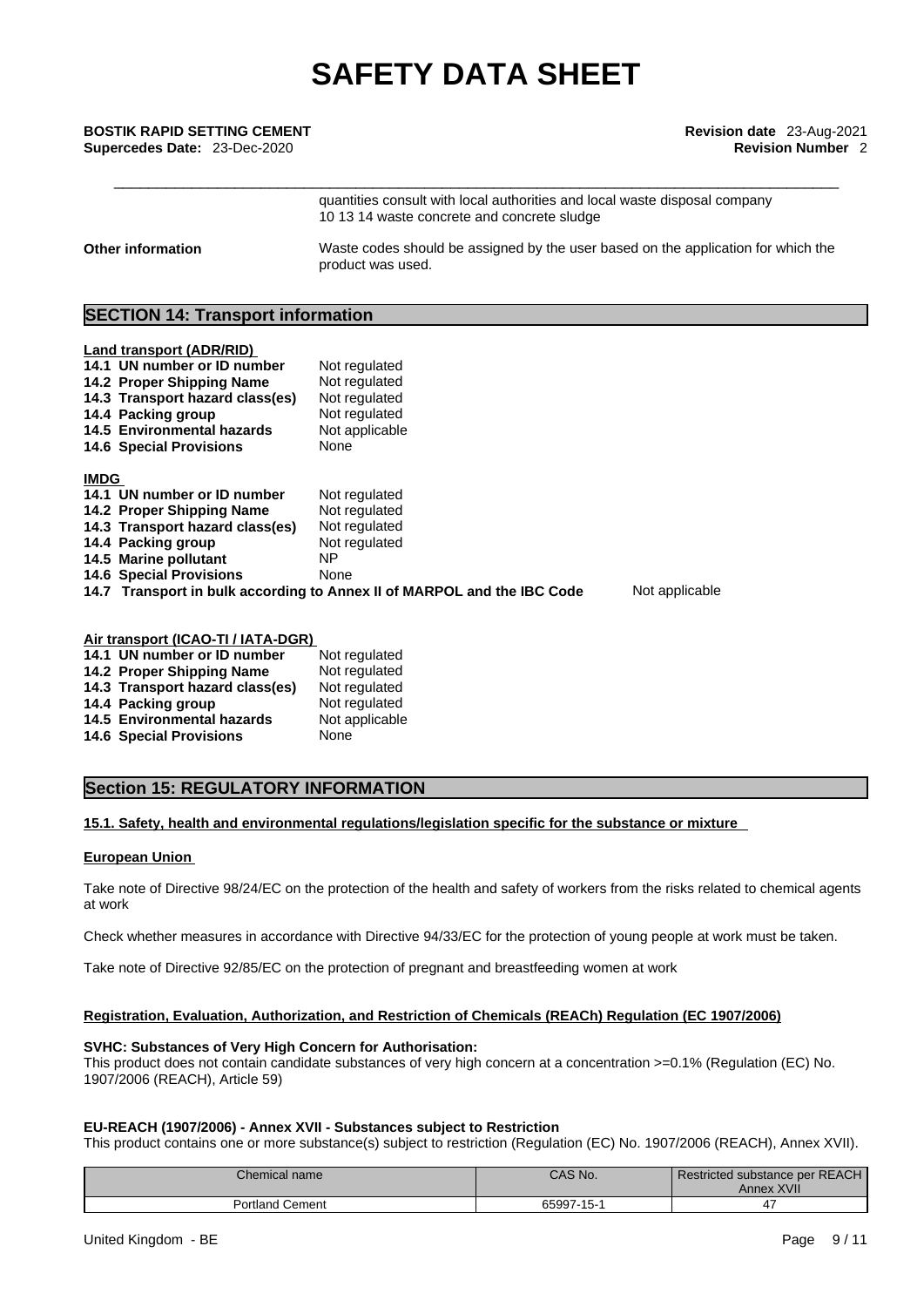**47** where product supplied with reducing agent the packaging must be marked with the storage conditions and storage period appropriate to maintaining the activity of the reducing agent to keep the content of soluble chromium VI below 2mg/Kg.

#### **Substance subject to authorisation per REACH Annex XIV**

This product does not contain substances subject to authorisation (Regulation (EC) No. 1907/2006 (REACH), Annex XIV)

**Ozone-depleting substances (ODS) regulation (EC) 1005/2009** Not applicable

#### **Persistent Organic Pollutants**

Not applicable

### **National regulations**

### **15.2. Chemical safety assessment**

Chemical Safety Assessments have been carried out by the Reach registrants for substances registered at >10 tpa. No Chemical Safety Assessment has been carried out for this mixture

## **SECTION 16: Other information**

#### **Key or legend to abbreviations and acronyms used in the safety data sheet**

### **Full text of H-Statements referred to under section 3**

H315 - Causes skin irritation

- H317 May cause an allergic skin reaction
- H318 Causes serious eye damage
- H335 May cause respiratory irritation

#### **Legend**

| <b>TWA</b>  | TWA (time-weighted average)                               |
|-------------|-----------------------------------------------------------|
| <b>STEL</b> | STEL (Short Term Exposure Limit)                          |
| Ceiling     | Ceiling Limit Value                                       |
| $\star$     | Skin designation                                          |
| <b>SVHC</b> | Substance(s) of Very High Concern                         |
| <b>PBT</b>  | Persistent, Bioaccumulative, and Toxic (PBT) Chemicals    |
| vPvB        | Very Persistent and very Bioaccumulative (vPvB) Chemicals |
| STOT RE     | Specific target organ toxicity - Repeated exposure        |
| STOT SE     | Specific target organ toxicity - Single exposure          |
| EWC         | European Waste Catalogue                                  |

#### **Key literature references and sources for data** No information available

| <b>Product Safety &amp; Regulatory Affairs</b> |
|------------------------------------------------|
| 23-Aug-2021                                    |
|                                                |
| Not applicable.                                |
| No information available                       |
|                                                |